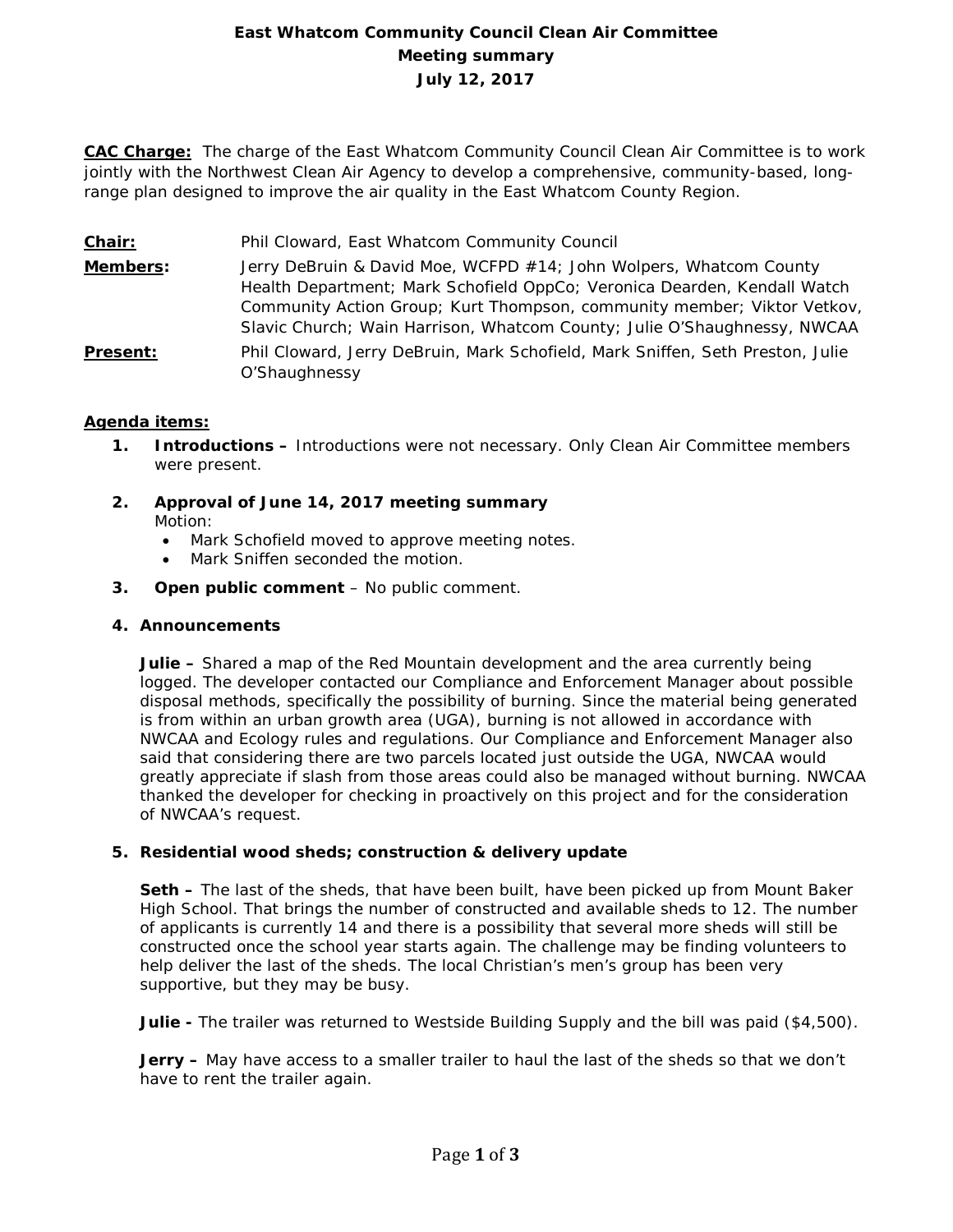## **6. Biomass committee update -** No update this meeting (Phil had to leave the meeting).

## **7. Clean Air Committee's fall community event**

**Julie –** Regarding the September 19 CAC event, the "invitation" is being developed and will be routed to committee members for comment before printing. It currently includes information about potential upcoming burn bans, exemptions and enforcement in addition to resources available to residents, Zigi's presentation and burning demonstration, and pizza! The postcards will be hand delivered to local businesses and venues once printed.

**All-** The committee discussed ideas, timelines and activities for the event. Under consideration are the following:

Resources:

- Moisture meters
- Handouts and tip sheets on clean burning (all publications printed in English, Russian and Spanish)
- Raffle with a free wood shed as the grand prize
- Info on programs and resources available to residents (tabling by OppCo, NWCAA & heating vendors)

Planning:

- Timeline 5:30-8:00pm
- Quiz, or something else that's educational & interactive, that determines what people do or don't know about clean burning and how the weather impact air quality.
- Mark suggested that people take the quiz and at the end go over the answers and reward people with a moisture meter
- Pizza (order from Westside in Everson), drinks
- Julie draft event agenda and timeline for committee to comment
- Confirm agenda and timeline at the August meeting

Presentation:

- Play the short wood-burning tutorial videos on laptops prior to intros
- Phil (?) share the positive trend message, but also state that there's still work to be done. Perhaps start off with this message?
- Intro by each committee member so that community knows who the committee is and that there is support and a united front, especially in regard to calling burn bans and follow-up enforcement.
	- o Mark Sniffen include information on outdoor burning, UGA and burning rules in intro
- Ensure transparency by emphasizing the possibility of burn bans and enforcement
	- o Burn bans what are they, who calls them, can I burn during a ban, can I still burn if I lose power, how do I stay warm during a burn ban?
	- o How many burn bans would have been called over the past two heating seasons?
	- o Enforcement what does it look like?
	- o Exemptions what are they, when are they valid and how do I apply?
- Zigi's clean burning presentation (Zigi is confirmed)
- Raffle off wood shed as the grand prize
- Vendor/tabling open house

Communication:

- Mark Schofield suggested, "Learn to burn, get ahead of the ban" as a tag line. Also, suggested representing the "life cycle of burning" and the committee agreed that includes information about how to secure wood, dry it, burn it properly, and avoid burning garbage and other illegal materials.
- Use a sandwich board to advertise the event (also, use for future messaging)
- Jerry offered to post articulated message on fire district reader board regarding the event and the start of the heating season